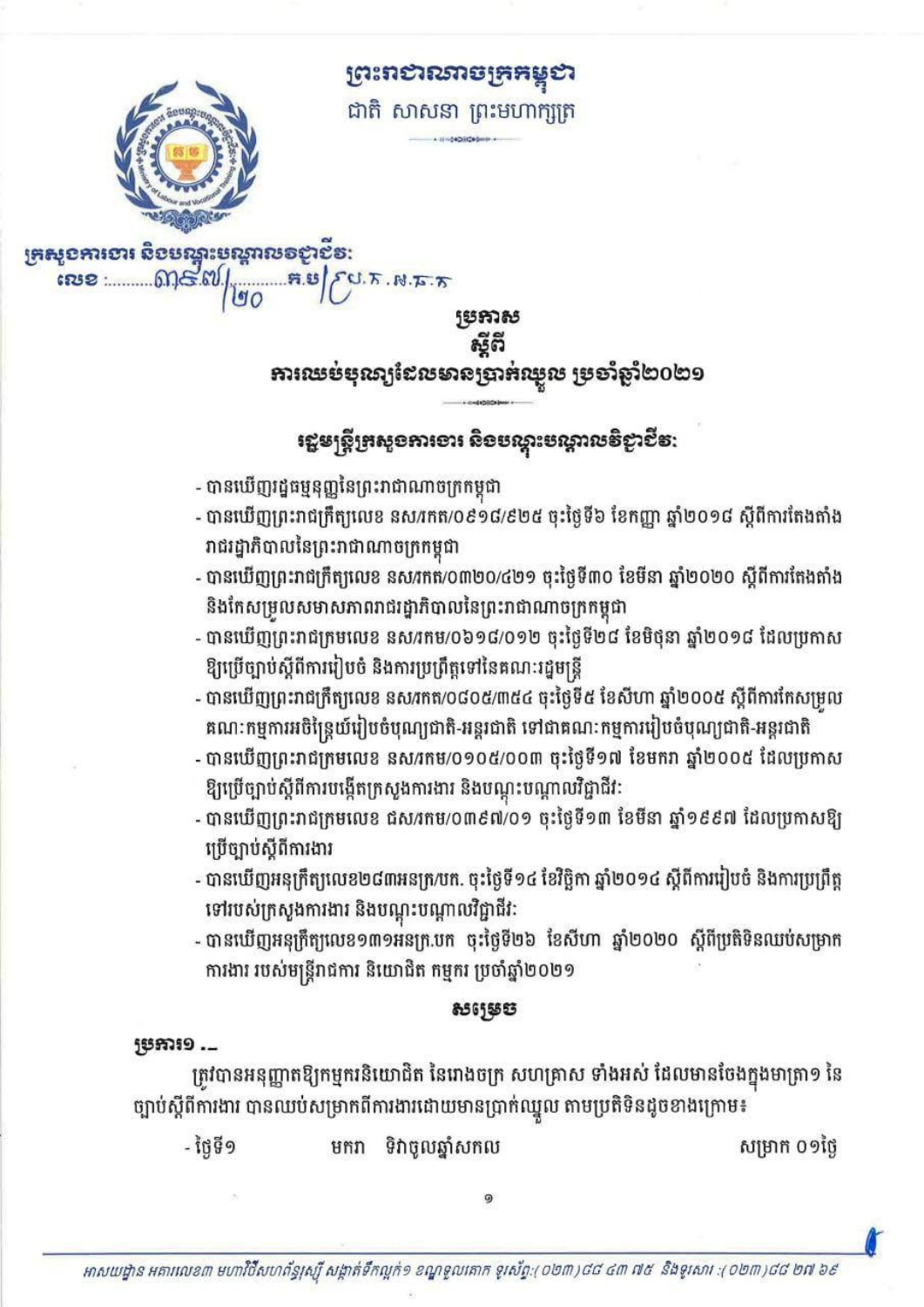| - ថ្ងៃទី៧          | មករា     | ទិវាជ័យជម្នះលើរបបប្រល័យពូជសាសន៍                                           | សម្រាក ០១ថ្ងៃ |  |  |
|--------------------|----------|---------------------------------------------------------------------------|---------------|--|--|
| - ថ្ងៃទី៨          | មីនា     | ទិវាអន្តរជាតិនារី                                                         | សម្រាក ០១ថ្ងៃ |  |  |
| - ថ្ងៃទី១៤-១៥-១៦   | មេសា     | ពិធីបុណ្យចូលឆ្នាំថ្មី ប្រពៃណីជាតិ ឆ្នាំឆ្លូវ ត្រីស័ក                      | សម្រាក ០៣ថ្ងៃ |  |  |
| - ថ្ងៃទី២៦         | មេសា     | ពិធីបុណ្យវិសាខបូជា                                                        | សម្រាក ០១ថ្ងៃ |  |  |
| - ថ្ងៃទី៣០         | មេសា     | ព្រះរាជពិធីច្រត់ព្រះនង្គ័ល                                                | សម្រាក ០១ថ្ងៃ |  |  |
| - ថ្ងៃទី១          |          | ឧសភា ទិវាពលកម្មអន្តរជាតិ                                                  | សម្រាក ០១ថ្ងៃ |  |  |
| - ថ្ងៃទី១៤         |          | ឧសភា ព្រះរាជពិធីបុណ្យចម្រើនព្រះជន្ម <b>ទ្រះ<del>អ</del>រុណ</b> រ          |               |  |  |
|                    |          | ព្រះបានសម្តេច ព្រះមមេនាថ នពេត្តម សីមាមុនី                                 |               |  |  |
|                    |          | <b>ទ្រោះមសារក្សត្រ</b> នៃព្រះរាជាណាចក្រកម្ពុជា                            | សម្រាក ០១ថ្ងៃ |  |  |
| - ថ្ងៃទី១៨         | មិថុនា   | ព្រះរាជពិធីបុណ្យចម្រើនព្រះជន្ម <b>សម្ដេចរួចរះមបារអង្រូ<del>អី</del></b>   |               |  |  |
|                    |          | <b>លរោត្តម មុសិលថ សីហនុ ព្រះខររា៩មាតា៩ាអីខ្មែរ</b> សម្រាក ០១ថ្ងៃ          |               |  |  |
| - ថ្ងៃទី២៤         | កញ្ញា    | ទិវាប្រកាសរដ្នធម្មនុញ្ញ                                                   | សម្រាក ០១ថ្ងៃ |  |  |
| - ថ្ងៃទី៥-៦-៧      | តុលា     | ពិធីបុណ្យភ្ជុំបិណ្ឌ                                                       | សម្រាក ០៣ថ្ងៃ |  |  |
| - ថ្ងៃទី១៥<br>តុលា |          | ទិវាប្រារព្ធពិធីគោរពព្រះវិញ្ញាណក្ខន្ធ <b>ទ្រះ<del>អ</del>រុសារទ្រះបាន</b> |               |  |  |
|                    |          | សម្តេច ព្រះនពេត្តម សីហនុ  ព្រះមហាទីអេប្រូត                                |               |  |  |
|                    |          | ព្រះទអា៩មិតា ឯអព៩្យមុរសេតាពធីអដី តិខ                                      |               |  |  |
|                    |          | ឯអឝាពខាតិខ្មែរ "ព្រះបមេរតនគោខ្ជៈ                                          | សម្រាក ០១ថ្ងៃ |  |  |
| - ថ្ងៃទី២៩         | តុលា     | ព្រះរាជពិធីគ្រងព្រះបរមរាជសម្បត្តិរបស់ <b>ទ្រះ<del>អ</del>រុណ</b> រ        |               |  |  |
|                    |          | ព្រះបានសម្ដេចព្រះថមេនាថ នពេត្ដម  សីចាមុនី                                 |               |  |  |
|                    |          | <b>រួចះមសា<del>រ</del>រ្យួត</b> នៃព្រះរាជាណាចក្រកម្ពុជា                   | សម្រាក ០១ថ្ងៃ |  |  |
| - ថ្ងៃទី៩          | វិច្ឆិកា | ពិធីបុណ្យឯករាជ្យជាតិ                                                      | សម្រាក ០១ថ្ងៃ |  |  |
| - ថ្ងៃទី១៨-១៩-២០   | វិច្ឆិកា | ព្រះរាជពិធីបុណ្យអុំទូក បណ្តែតប្រទីប និងសំពះព្រះខែ                         |               |  |  |
|                    |          | អកអំបុក                                                                   | សម្រាក ០៣ថ្ងៃ |  |  |
|                    |          |                                                                           |               |  |  |

# 193330 .\_

ចំពោះរោងចក្រ សហគ្រាស ទាំងឡាយណា ដែលកម្មវត្ថុអាជីវកម្មមានចរិតលក្ខណៈសកលត្រូវប្រព្រឹត្ត ទៅជាប្រចាំ និងមិនអាចបញ្ឈប់សកម្មភាពបាន ហើយការឈប់សម្រាកបុណ្យនៃកម្មករនិយោជិតទាំងអស់ព្រម គ្នាក្នុងពេលតែមួយនាំឱ្យខូចប្រយោជន៍ដល់សាធារណជន ឬក៏ធ្វើឱ្យខូចដំណើរការរបស់រោងចក្រ សហគ្រាស នោះ ម្ចាស់ ឬនាយករោងចក្រ សហគ្រាស ត្រូវរៀបចំបែងចែកឱ្យកម្មករនិយោជិតបានឈប់សម្រាកទៅតាមថ្ងៃ បុណ្យនីមួយៗដោយផ្លាស់ប្តូរគ្នា។

ក្នុងករណីមានការព្រមព្រៀងគ្នារវាងកម្មករនិយោជិតសាមី និងនិយោជក ឬមានចែងនៅក្នុងបទបញ្ហា ថ្នៃក្នុងរបស់រោងចក្រ សហគ្រាស ឬអនុសញ្ញារួម ការឈប់សម្រាករបស់កម្មករនិយោជិតអាចអនុវត្តនៅពេល ណាមួយផ្សេងទៀត ដែលខុសពីថ្ងៃឈប់សម្រាកបុណ្យដូចមានកំណត់ក្នុងប្រកាសនេះ។

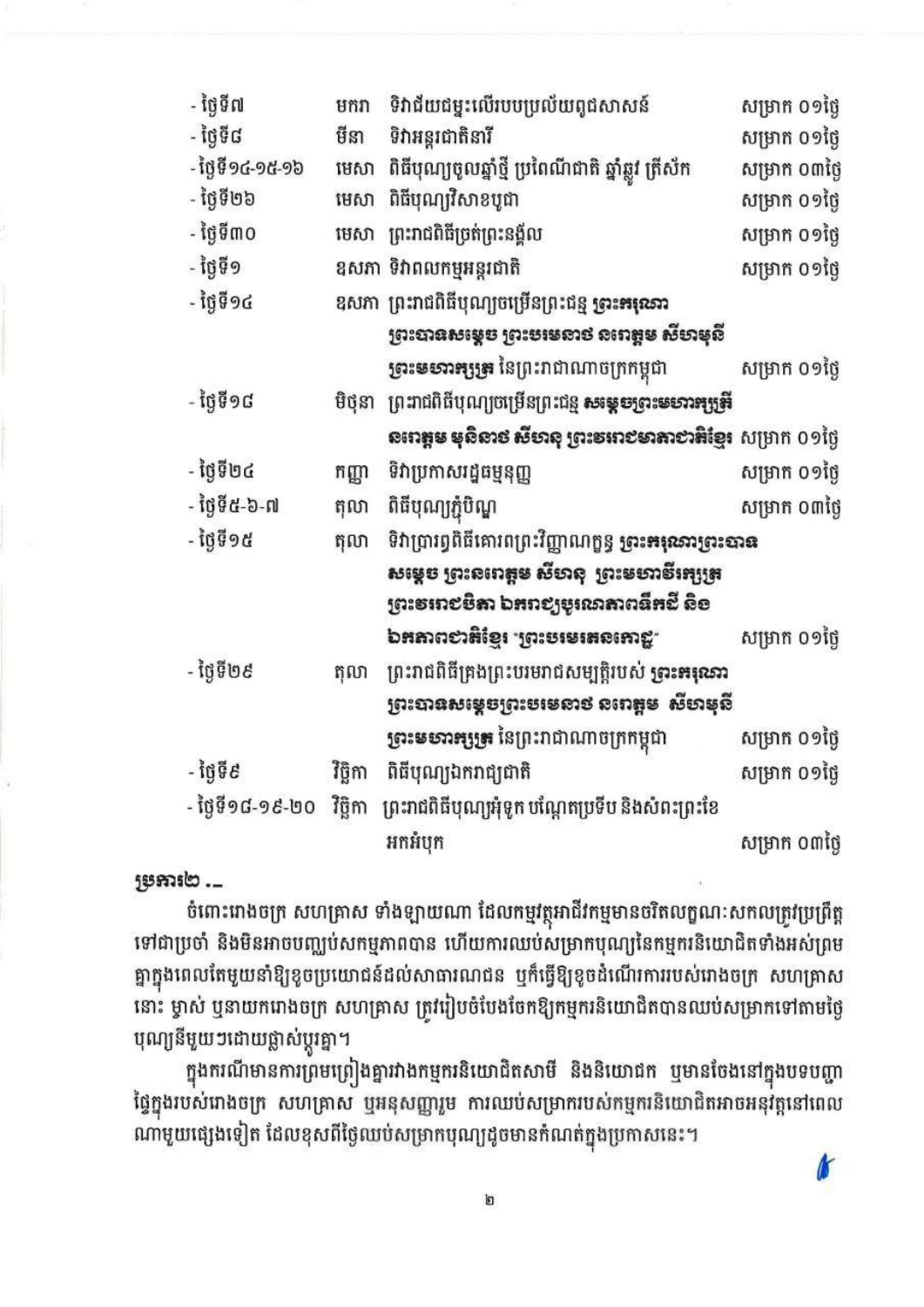ម្ចាស់ ឬនាយករោងចក្រ សហគ្រាស ត្រូវរៀបចំបញ្ជីឈ្មោះកម្មករនិយោជិតដែលត្រូវផ្លាស់ប្តូរគ្នាឈប់ សម្រាកនៅថ្ងៃបុណ្យនីមួយៗ ហើយរក្សាទុកជាប្រចាំសម្រាប់ការត្រួតពិនិត្យរបស់អធិការការងារ។

ក្នុងអំឡុងពេលនៃការឈប់សម្រាកដោយផ្លាស់ប្តូរគ្នានេះម្ចាស់ ឬនាយករោងចក្រ សហគ្រាស អាចប្រើប្រាស់ កម្មករនិយោជិតផ្សេងជាបណ្តោះអាសន្នមកជំនួសកម្មករនិយោជិតដែលបានឈប់សម្រាក។

# <u>ງອອກະຕ.</u>\_

បទប្បញ្ញត្តិទាំងឡាយណា ដែលផ្ទុយនឹងប្រកាសនេះ ត្រូវទុកជានិរាករណ៍។

# 1553716 .\_

នាយកខុទ្ទកាល័យ អគ្គនាយកនៃអគ្គនាយកដ្ឋានរដ្ឋបាល និងហិរញ្ញវត្ថុ អគ្គនាយកនៃអគ្គនាយកដ្ឋាន ការងារ អគ្គនាយកនៃអគ្គនាយកដ្ឋានអប់រំបណ្តុះបណ្តាលបច្ចេកទេស និងវិជ្ជាជីវៈ និងគ្រប់ប្រធានអង្គភាពពាក់ព័ន្ធ កម្មករនិយោជិត និងនិយោជក ត្រូវទទួលបន្ទុំកអនុវត្តប្រកាសនេះ តាមភារកិច្ចរៀងៗខ្លួន ចាប់ពីថ្ងៃទី១ ខែមករា ឆ្នាំ២០២១ តទៅ។*12*7

ត្តិ័ត្យសារ ខែមិត្តសិរៈ ឆ្នាំជូត ទោស័ក ព.ស. ២៥៦៤ រាជធានីភ្នំពេញ ថ្ងៃទី ៣ ខែ **ក្ន** ឆ្នាំ២០២០ 50,555

# $rigeq$

## - ទីស្តីការគណៈរដ្ឋមន្ត្រី

- ខុទ្ទកាល័យសម្តេចអគ្គមហាសេនាបតីតេជោនាយករដ្ឋមន្ត្រី

- 
- 
- ខុទ្ទកាល័យសម្តេច ឯកឧត្តម លោកជំទាវឧបនាយករដ្ឋមន្ត្រី
- 
- ក្រសួង ស្វាប័នពាក់ព័ន្ធ
- គ្រប់មន្ទីរការងារ និងបណ្តុះបណ្តាលវិជ្ជាជីវៈ រាជធានី ខេត្ត
- អង្គការវិជ្ជាជីវៈគ្រប់លំដាប់ថ្នាក់
- ដូចប្រការ ៤
- ឯកសារ កាលប្បវត្តិ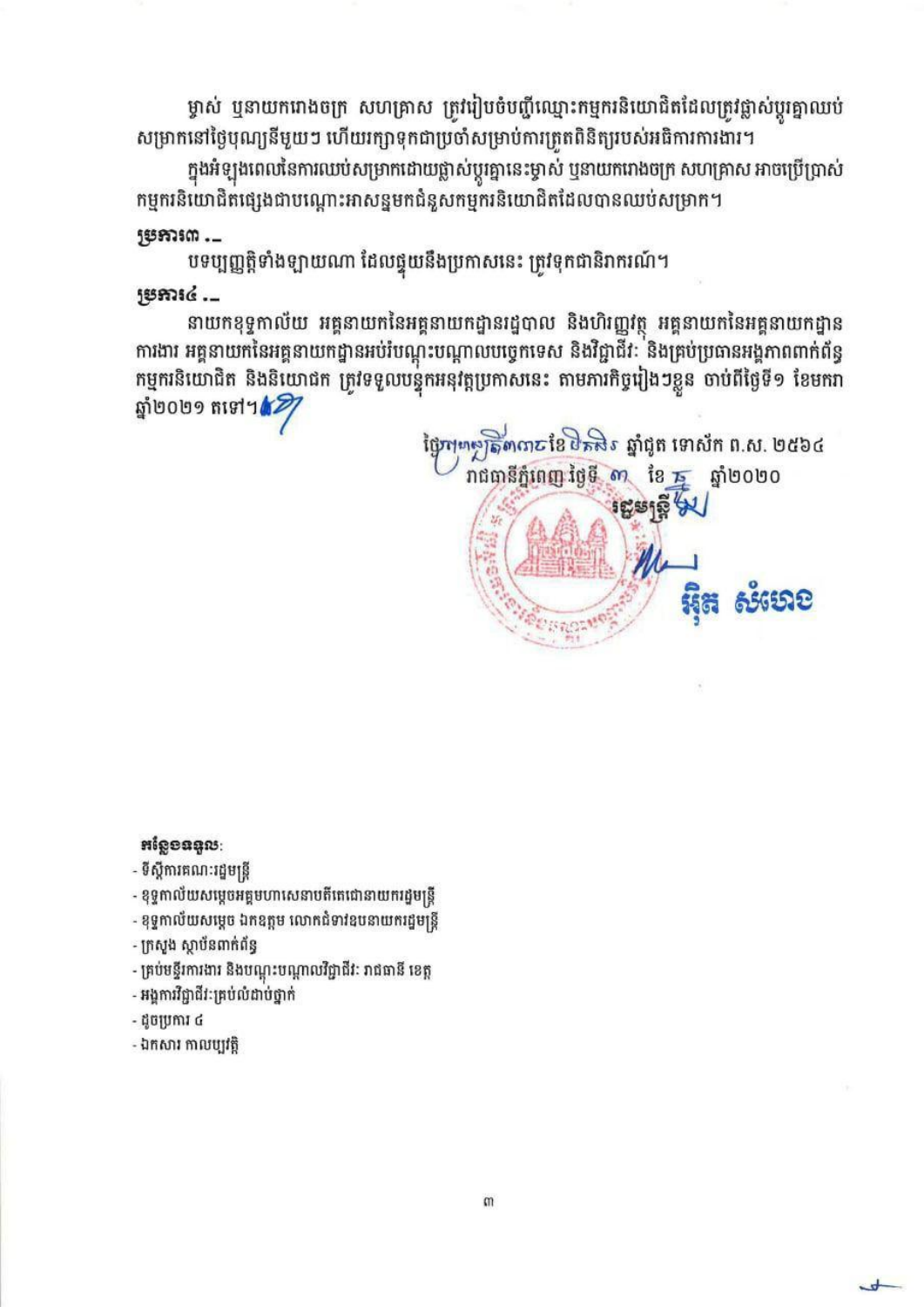## Kingdom of Cambodia Nation Religion King

# Ministry of Labour and Vocational Training

No. 397/20 K.B/Br.K.Or.Th.K

## Prakas on Public Holidays for 2021

## Minister of Labour and Vocational Training

- Having seen the Constitution of the Kingdom of Cambodia
- Having seen the Royal Decree NS/RKT/0918/925 dated 06 September 2018 on Nomination of Royal Government of Cambodia
- Having seen Royal Decree NS/RKT/0320/421 dated 30 March 2020 on Appointment and Adjustment to the Composition of the Royal Government of Cambodia
- Having seen the Royal Code NS/RKM/0618/012 dated 28 June 2018 promulgating the law on Organization and Functioning of the Council of Ministers
- Having seen Royal Decree NS/RKT/0805/354 dated 05 August 2005 on Modification of the Permanent Commission for National and International Festivals into the National Committee for Organizing National and International Festivals.
- Having seen Royal Code NS/RKM/0105/003 dated 17 January 2005 promulgating the Law on Establishment of Ministry of Labour and Vocational Training
- Having seen Royal Code Ch. S/RKM/0397/01 dated 13 March 1997 promulgating the Labour Law
- Having seen Sub-decree 283 OrNKr/BK. dated 14 November 2014 on Organization and Functioning of the Ministry of Labour and Vocational Training
- Having seen Sub-decree 131 OrNKr.BK dated 26 August 2020 on Holiday Calendar for Civil Servants, Workers/Employees for 2021;

## Decide

## Article 1:

Workers/employees of all enterprises/establishments stipulated in Article 1 of the Labour Law shall be entitled to the following paid holidays:

| 01 January       | International New Year Day                     | One day    |
|------------------|------------------------------------------------|------------|
| 07 January       | Victory Day over Genocide                      | One day    |
| 08 March         | International Women's Day                      | One day    |
| 14, 15, 16 April | Khmer New Year Days                            | Three days |
| 26 April         | Visak Bochea Day                               | One day    |
| 30 April         | Royal Plowing Ceremony                         | One day    |
| 01 May           | International Labor Day                        | One day    |
| $14$ May         | King Norodom Sihamoni's Birthday               | One day    |
| 18 June          | Queen Monineath's Birthday                     | One day    |
| 24 September     | <b>Constitutional Day</b>                      | One day    |
| 05,06,07 October | Pchum Ben Festival                             | Three days |
| 15 October       | Respect the spirit of late King Father One day |            |
| 29 October       | Coronation Day of King Sihamoni                | One day    |